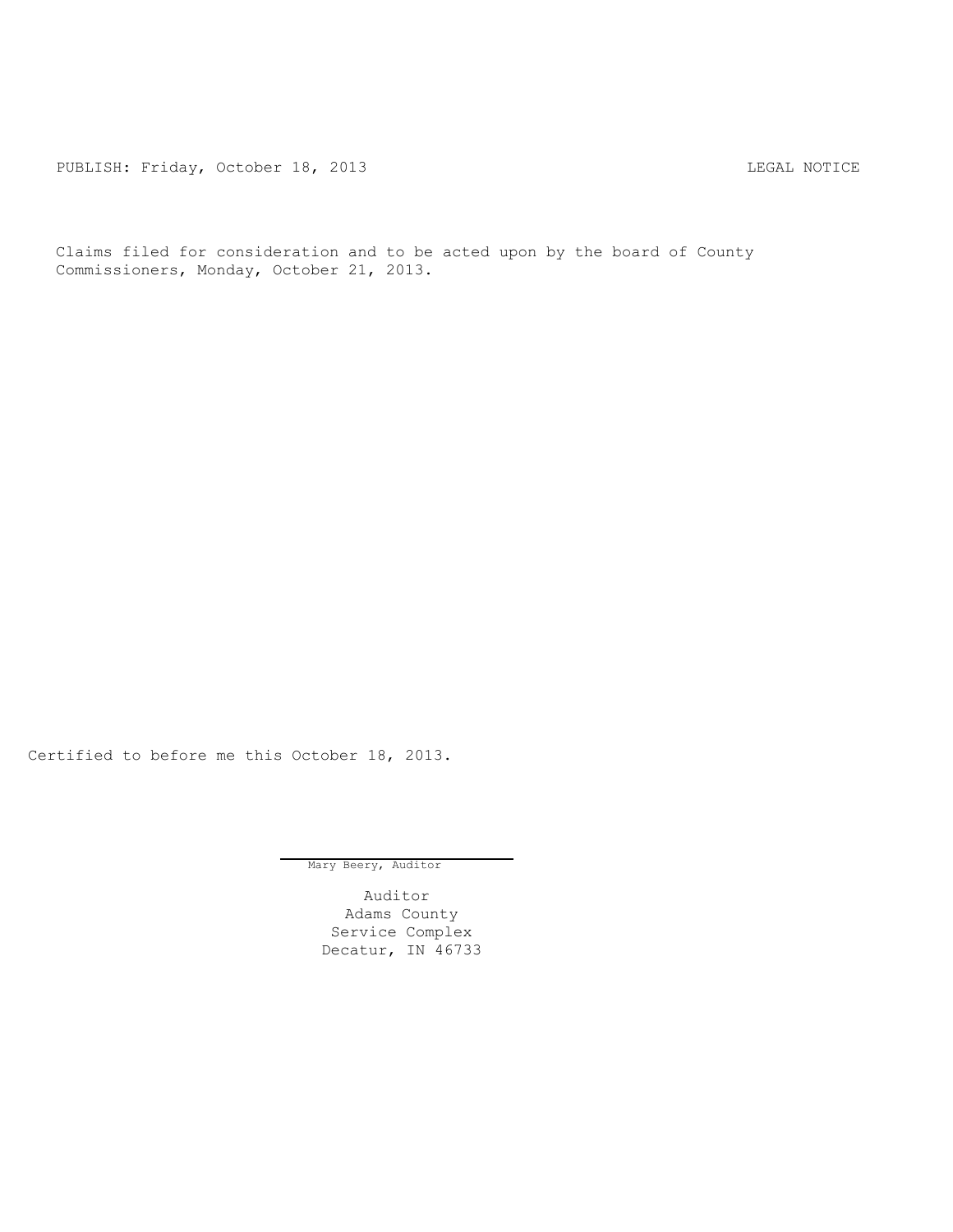

## **Claims Docket for Newspaper Adams County, Indiana**

## For Period: **9/24/2013** to **10/7/2013**

Date Claims to be Paid: **10/21/2013**

*313 W. Jefferson St. Decatur, IN 46733 (219) 724-2600*

| <b>Vendor</b>                         | <u>Amount</u> | <b>Vendor</b>                                            | Amount               |
|---------------------------------------|---------------|----------------------------------------------------------|----------------------|
| <b>Adams County Treasurer</b>         | 251,020.00    | Indiana Michigan Power                                   | 12,651.01            |
| <b>Appraisal Research Corporation</b> | 109.38        | Arnold Lumber Co., Inc.                                  | 15.89                |
| Baker And Sons Plumbing &             | 801.76        | Berne Ready Mix                                          | 130.80               |
| Berne Tri-Weekly News                 | 703.93        | Suburban Propane LP                                      | 71.50                |
| Brateman's, Inc.                      | 113.67        | <b>Charles Bowers</b>                                    | 2,333.33             |
| Chet's Pest Control                   | 30.00         | Cintas Location #338                                     | 45.00                |
| City Of Decatur                       | 1,777.72      | Decatur True Value                                       | 680.89               |
| <b>Complete Printing Service</b>      | 262.00        | Computer Systems, Inc.                                   | 6,600.00             |
| Courtesy Ford, Inc.                   | 49.34         | Craigville Telephone Comp                                | 119.00               |
| Decatur Daily Democrat                | 152.61        | <b>Decatur Dental Services</b>                           | 455.65               |
| Decatur Postmaster                    | 1,135.00      | Douglas L. Bauman                                        | 179.64               |
| Erie Haven                            | 720.85        | Geneva Police Department                                 | 112.00               |
| Gordon Food Service                   | 1,914.31      | Helena Chemical                                          | 478.00               |
| <b>Hilty Engine Service</b>           | 612.18        | K-Mart                                                   | 65.69                |
| Lehman Feed Mill                      | 292.50        | Louise Busse                                             | 85.37                |
| MacAllister Machinery Company         | 577.57        | Mark S. Gresla, MD                                       | 480.25               |
| Mind's Eye Graphics                   | 681.68        | Monroe Water Department                                  | 194.20               |
| National Oil And Gas                  | 741.18        | Patrick R Miller                                         | 181.39               |
| Piqua Repair Inc.                     | 364.71        | Portland Motor Parts, Inc                                | 570.57               |
| <b>Quill Corporation</b>              | 1,411.35      | Roto-Rooter                                              | 85.00                |
| Selking International                 | 128.29        | Print Shop                                               | 245.54               |
| Thomas Wade Sheets                    | 25.00         | Top Supply Company                                       | 49.12                |
| Wal-Mart / GEMB                       | 60.23         | Welder Services, Inc.                                    | 44.40                |
| D & D Auto Repair                     | 224.53        | Burry, Herman, Miller & Brown, P.C.                      | 2,472.40             |
| Swiss City Veterinary Clinic          | 320.00        | Adams County Highway Department                          | 1,884.48             |
| Adams County Automotive Supply, Inc.  | 31.12         | Paul Norr                                                | 17.60                |
| Croy Machine & Fabrication, Inc.      | 658.17        | Tom Magnan                                               | 110.00               |
| Waste Management                      | 311.68        | Pioneer Mfg. Co.                                         | 3,900.00             |
| Don Myers Plumbing                    | 189.00        | Ecolab Equipment Care                                    | 475.50               |
| Jackson Oil & Solvents, I             | 198.62        | W. A. Jones And Son                                      | 489.43               |
| Deborah S. Stimpson                   | 225.17        | Zurcher's Best-One Tire & Auto Care, Inc                 | 985.92               |
| Indianapolis Marriott Downtown        | 222.30        | Hull Brothers, Inc.                                      | 27.60                |
| Tom Magnan/Special Needs              | 57.86         | Matthew Bender                                           | 264.86               |
| Kristina Nichols                      | 10.56         | Indiana Dept. Of Workforc                                | 619.00               |
| Charles M. Tooley                     | 237.16        | Emil W. Meyer                                            | 60.00                |
| Harvest Land Co-op                    | 8,635.04      | Wal-Mart                                                 | 164.17               |
| Adams County Truck Repair, Inc.       | 57.07         | Advanced Imaging Solutions, Inc.                         | 66.05                |
| OnlyInternet.Net Broadband & Wireless | 306.00        | <b>Rydin Decal</b>                                       | 144.84               |
| Thomas R Krueckeberg                  | 212.42        | Adams County Sheriff's Department                        | 2,500.00             |
| <b>ERS Wireless Communications</b>    | 201.00        | Michael G. Werling                                       | 573.75               |
| Southeastern Equipment Company        | 78.42         | Connie Ellenberger                                       | 25.52                |
| Ian Gilbert                           | 20.12         | Troyer's Market LLC                                      | 2,428.69             |
| McKesson Medical - Surgical           | 336.79        | <b>Uricks Trucking</b>                                   | 1,056.00             |
| Grainger                              | 1,439.38      | Alpine Falls, Inc.                                       | 9.99                 |
| <b>Stationair's Express</b>           | 1,730.97      | Landon Patterson                                         | 610.20               |
| Reggie L. Swygart                     | 20.00         | Habegger's Ace Lumber #4488                              | 24.97                |
|                                       | 790.35        |                                                          |                      |
| ESCO Communications, Inc.             | 660.40        | Microvote General Corporation<br>Marco Developments, LLC | 9,500.00<br>4,350.00 |